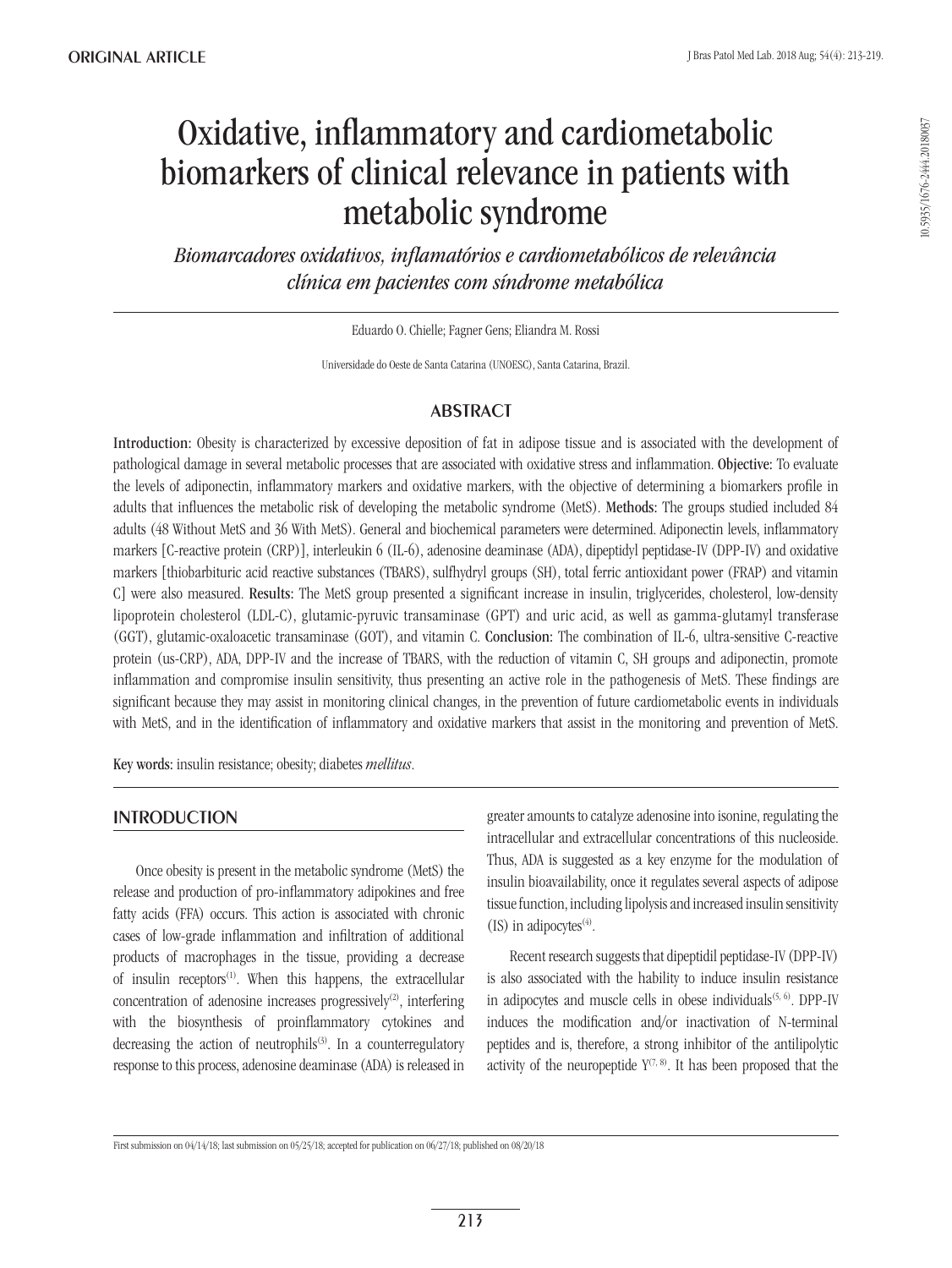association between ADA and DPP-IV on the surface of the T cell determines costimulation of the T cell receptor against the antigen $(9)$ , in this context, DPP-IV activity together with ADA may be necessary for the cascade of T cell activation, playing a key role in the development of immune responses $(6, 10)$ .

In addition to the abnormal production of adipocytokines and deregulated proinflammatory responses, oxidative stress is another mechanism associated with the onset of MetS(11-13). The oxidative stress occurs when there is a significant increase of free radicals in the tissues, exceeding the neutralizing capacity of the antioxidants, observed especially by the increase of the thiobarbituric acid reactive substances (TBARS)<sup>(14)</sup>. The increase of oxidative stress is involved in the pathogenicity of hypertension, atherosclerosis and contributes to cardiometabolic disorders<sup>(5)</sup>. Therefore, a large number of body's cells have adequate defensive action to avoid harmful oxidative events. This action includes the presence of antioxidant enzymes, such as peroxides and non-enzymatic antioxidants, including uric acid, sulfhydryl (SH) groups and total ferric antioxidant power (FRAP) (for determination of total antioxidant capacity)<sup>(15)</sup>. It is also observed that the levels of TBARS increase progressively according to the increase of body weight, unlike SH groups and FRAP that decrease according to body weight $(16)$ .

## **OBJECTIVE**

Since MetS is associated with a chronic inflammatory response, characterized by abnormal adipokine production and the activation of several proinflammatory and oxidative signaling pathways resulting in the increase of several biomarkers, the objective of this study was to evaluate the levels of adiponectin, inflammatory markers with ultra-sensitive C-reactive protein (us-CRP), interleukin-6 (IL-6), ADA, DPP-IV and oxidative markers (TBARS), SH groups, FRAP and vitamin C, and to clarify, in adults, a profile of biomarkers that influence the metabolic risk of development of MetS.

## **METHODS**

#### Study design and population

This was a cross-sectional study in which measurements and analyzes were performed in a single moment. The participants were recruited from January to May 2017 in the city of São Miguel do Oeste, in the state of Santa Catarina, Brazil. The patients were from basic health units. The Ethics Committee of the Universidade do Oeste de Santa Catarina (UNOESC) approved the study protocol no. 219091, and a written informed consent document was provided to all participants. The study groups included 84 adults between 22 and 58 years of age.

The control group consisted of 48 subjects Without MetS, healthy volunteers of both sexes (28 women and 20 men) and a test group composed of 36 subjects clinically characterized by the laboratory With MetS (21 women and 15 men). Participants were non-smokers and did not use any medication continuously, and did not report metabolic diseases or events, such as coronary diseases, strokes, neoplasia and other diseases or disorders that could influence the biomarkers studied.

# Indexes and ratings

MetS was verified from a careful definition, taking into account the presence of at least three of the following risk factors: 1) waist circumference  $\geq 90$  cm for men or  $\geq 85$  cm for women [using cuts established by the World Health Organization (WHO)]; 2) serum high-density lipoprotein cholesterol (HDL-C) level < 40 mg/dl for men or < 50 mg/dl for women; 3) serum triglyceride level  $\geq$  150 mg/dl; 4) systolic blood pressure  $\geq$  130 mmHg, or diastolic blood pressure  $\geq 85$  mmHg, or treatment with antihypertensive; and 5) fasting blood glucose level  $\geq 100$  mg/dl<sup>(17)</sup>.

### Anthropometric measurements

All measures were taken in the Anthropometry Laboratory at UNOESC. Standing height (H, cm) using a wall mounted stadiometer (Charder, model HM-210D). Weight (W, kg) was measured using a calibrated electronic scale (Toledo, model 2124). Body mass index (BMI) was calculated as W/H2 (kg/m2 ). Waist circumference (WC), neck circumference (NC) and hip circumference (HC) were measured in centimeters with a flexible tape. For WC the tape was applied above the iliac crest with the subject standing upright with abdomen relaxed, arms at the sides and feet together (feet close in the same position and facing forward fully supported on the platform). For NC measurement, the participant remained in the same position and tape was placed around the half of the neck on the hyoid bone. The percentages of fat and fat weight were determined by bioimpedance (Biodynamics Model 450). All measurements were taken on the left side of the body, according to standardized procedures by Lourie and Weiner  $(1981)^{(18)}$ . During the anthropometric measurements, all participants were barefoot and clothed appropriately.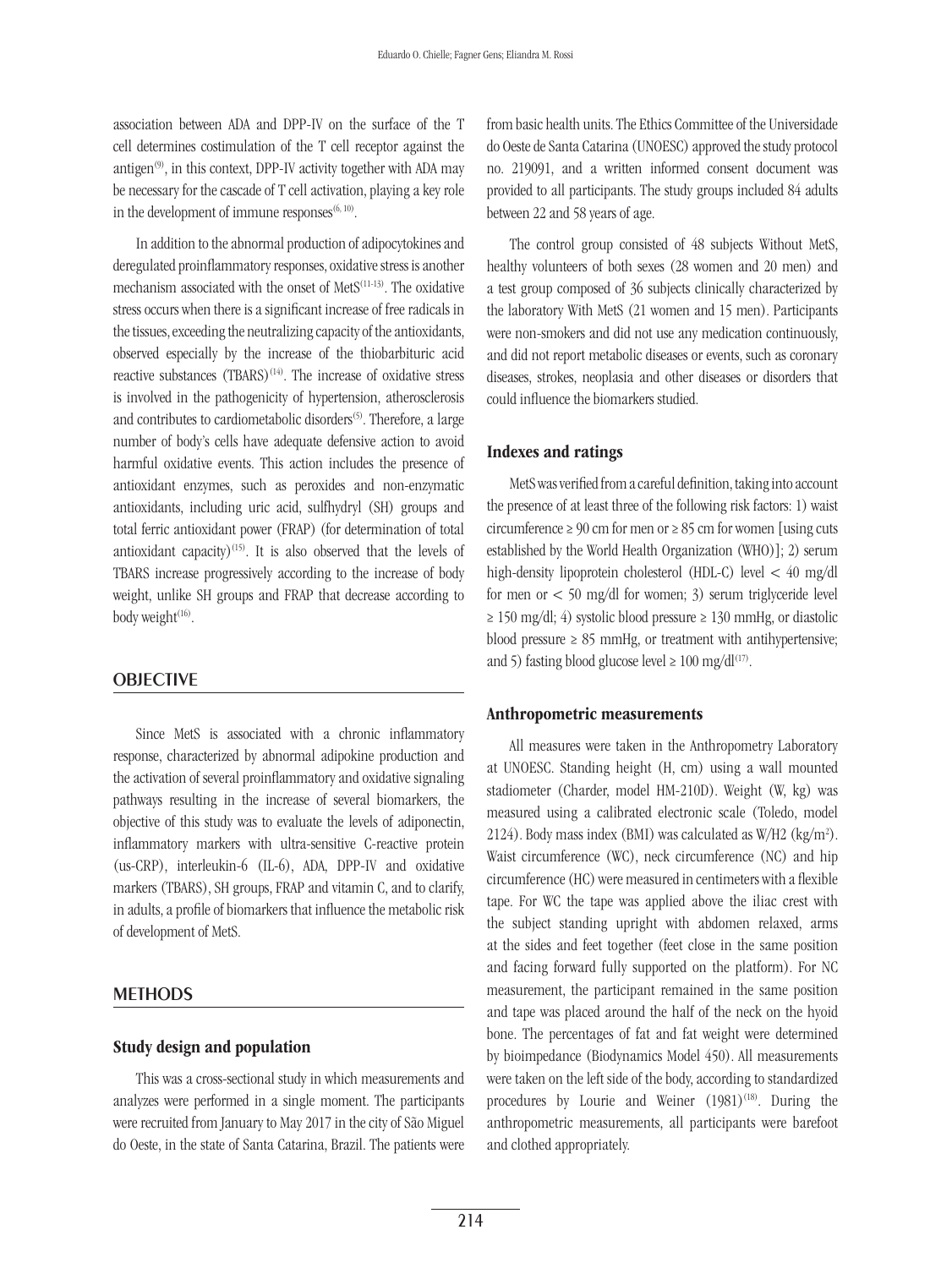#### Laboratory measurements

Blood samples containing ethylenediamine tetraacetic acid (EDTA) and serum samples were obtained from blood samples collected from participants after an overnight fast of at least 12 h. Total blood cholesterol, HDL-C, triglyceride, creatinine, urea, glucose, gamma-glutamyl transferase (GGT), glutamicoxaloacetic transaminase (GOT), glutamic-pyruvic transaminase (GPT), amylase, estimated average blood glucose (GMe), insulin sensitivity (IS) and uric acid were measured enzymatically using a commercial assay kit (Labtest Diagnostics® - Brazil). Low-density lipoprotein cholesterol (LDL-C) was subsequently calculated using the Friedewald formula<sup>(19)</sup>.

The IS and the high-sensitive C-reactive protein (hs-CRP) were determined by electrochemiluminescence immunoassay using an Elecsys 2010 analyzer (Roche diagnostics®). Insulin resistance index was calculated by homeostasis model assessment of insulin resistance (HOMA-IR) as (fasting insulin mIU/l)  $\times$ (fasting glucose mg/dl)/22.5, and evaluation of insulin sensitivity the quantitative insulin sensitivity check index (QUICKI) was used. Glycated haemoglobin (HbA1C) was measured by highperformance liquid chromatography and expressed as %.

The serum adiponectin concentration were measured in duplicate using an enzyme-linked immunosorbent assay (ELISA), according to manufacturer (EMD Millipore Corporation, Billerica, MA, EUA) in the Luminex 100 IS Analyzer System (Luminex Corp, Austin, TX, USA). Adiponectin showed a sensitivity of 1.5 ng/ml, accuracy of 92%-102%, inter-assay precision was 2.4%-8.4%, intraassay 1%-7.4% and the curve range: 1.5-100 ng/ml. Serum IL-6 levels were determined by ELISA using commercial kits from R&D Systems (Minneapolis, MN, USA) according to the manufacturer's instructions. The detection limits of the assays were: 0.09 pg/ml, the sensitivity of 2 pg/ml and the curve range: 23.3 to 2560 pg/ml.

DPP-IV activity was determined by spectroscopic quantification of glycyl-prolyl-p-nitroanilide hydrolysis<sup>(20)</sup>. Results were expressed as the specific activity (U/l). All other chemicals were obtained from Sigma Chemical Co. (St. Louis, MO, USA). ADA activity was determined by commercial kit (Ebram Products Laboratory Ltda®, SP, Brazil) according to the enzymatic deamination of adenosine to inosine by kineticmanner. The values were expressed in U/l.

Lipid peroxidation was estimated by TBARS measuring according to the method of Lapenna,  $et \ al.$  (2001)<sup>(21)</sup>. The determination of sulfhydryl group levels was based on Boyne and Ellman  $(1972)^{(22)}$ . FRAP levels was estimated according to Singh *et al.*  $(2012)^{(23)}$ . All were determined by spectroscopic quantification. Vitamin C was measured by the Enzyme Linked Immunosorbent Assay (ABCAM - Ascorbic Acid Assay Kit® and Rac Beta - Tocopherol Assay Kit®), expressed as nmol/μl.

## Statistical analysis

The data were analyzed using Statistica 6.0 software (StatSoft, Tulsa, OK, USA). Data are expressed as means ± standard deviation (SD) or median (interquartile ranges). The Kolmogorov-Smirnov test was used to examine the distribution of variables. Comparisons of baseline data between groups were performed using the unidirectional variance analysis (Anova) followed by the Tukey's test or the Kruskal-Wallis test followed by the Dunn Multiple Comparison Test to determine the statistical differences between groups.  $Ap < 0.05$  value was considered statistically significant.

# **RESULTS**

# General characteristics of the study population

The general characteristics of the study participants are described in Table 1. As expected, the weight, BMI, body fat percentage, diastolic and systolic blood pressure, and hip, waist and abdomen circumferences showed a significant increase in the With MetS group  $(p < 0.001)$  when compared to the Without MetS group.

TABLE 1 − Baseline characteristics of study participants

| Groups                     |                     |                              |       |  |
|----------------------------|---------------------|------------------------------|-------|--|
|                            | <b>Without MetS</b> | With MetS                    |       |  |
| $\boldsymbol{n}$           | 48                  | 36                           |       |  |
| Female/male                | 28/20               | 21/15                        |       |  |
| Age (years)                | $30 \pm 8$          | $46 \pm 12$                  |       |  |
| $BMI$ (kg/m <sup>2</sup> ) | $21.1 \pm 2.1$      | $40.1 \pm 7.6^*$             | 0.001 |  |
| Neck Cir. (cm)             | $31.3 \pm 2.3$      | $37.4 \pm 3.4^{\circ}$       | 0.001 |  |
| $WC$ (cm)                  | $70.8 \pm 7.1$      | $116 \pm 13$ <sup>*</sup>    | 0.001 |  |
| $HC$ (cm)                  | $95 \pm 4.3$        | $120 + 14$ <sup>*</sup>      | 0.001 |  |
| Weight (kg)                | $58.2 \pm 7.4$      | $107 \pm 26^*$               | 0.001 |  |
| Fat Percentage (%)         | $22.5 \pm 4.4$      | $39.9 \pm 6.5^*$             | 0.001 |  |
| Fat Weight (kg)            | $13 \pm 2.6$        | $43.2 \pm 14.1$ <sup>*</sup> | 0.001 |  |
| $DBP$ (mmHg)               | $10.7 \pm 1.1$      | $13.9 \pm 2^*$               | 0.001 |  |
| $SBP$ (mmHg)               | $7 \pm 1.1$         | $8.5 \pm 1.3^*$              | 0.001 |  |

*Data are expressed as means ± SD. Data were processed for analysis for One-way Anova followed by Tukey's test. \** p *< 0.001 compared to the Without MetS group.*

*BMI: body mass index; WC: waist circumference; HC: hip circumference; DBP: diastolic blood pressure; SBP: systolic blood pressure; MetS: metabolic syndrome; SD: standard deviation.*

#### Biochemical analyzes

The concentrations of biochemical, inflammatory and oxidative parameters are presented in Table 2. The MetS group had a significant increase in insulin, triglycerides, cholesterol, low-density lipoprotein cholesterol (LDL-C), GPT and uric acid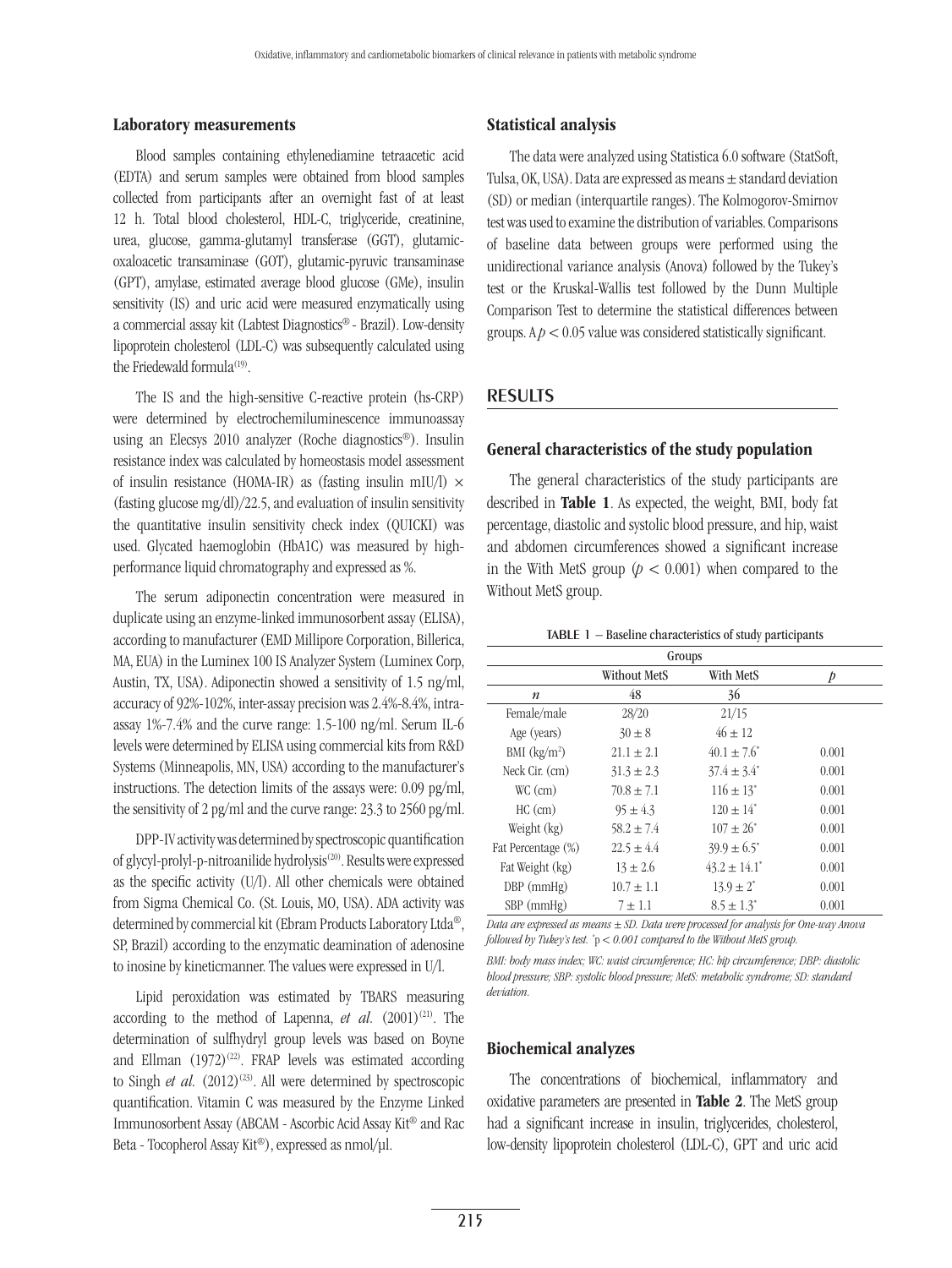(*p* < 0.001), as well as GGT, GOT, HbA1C, HOMA-IR, glucose, IL-6, FRAP, SH groups and TBARS  $(p < 0.05)$  when compared to the Without MetS group. MetS group presented a significant reduction in IS,  $(p < 0.001)$  HDL-C and vitamin C  $(p < 0.05)$  when compared to the Without MetS group. No significant differences were observed in creatinine, urea, GMe and amylase activity between groups. No statistical differences were observed between genders.

Table 2 − Biochemical, oxidative and inflammatory characteristics of the experimental groups

| Groups                     |                 |                               |               |  |
|----------------------------|-----------------|-------------------------------|---------------|--|
|                            | Without MetS    | Whit MetS                     | $\mathcal{P}$ |  |
| Triglycerides (mg/dl)      | $78 \pm 29$     | $235 \pm 80^{**}$             | 0.001         |  |
| Cholesterol (mg/dl)        | $140 \pm 22$    | $206 \pm 48$ **               | 0.001         |  |
| $HDL-C$ (mg/dl)            | $45 \pm 10$     | $35 \pm 8^*$                  | 0.05          |  |
| $LDL-C$ (mg/dl)            | $71 \pm 23$     | $129 \pm 51$ <sup>**</sup>    | 0.001         |  |
| Creatinine (mg/dl)         | $0.9 \pm 0.2$   | $0.9 \pm 0.1$                 | 0.1           |  |
| Urea $(mg/dl)$             | $30 \pm 6.1$    | $34 \pm 6.3$                  | 0.1           |  |
| $\gamma$ -GT (U/I)         | $23 \pm 8.2$    | $56 \pm 28^*$                 | 0.05          |  |
| $GOT$ $(U/I)$              | $19 \pm 4.7$    | $26 \pm 7.8$ <sup>*</sup>     | 0.05          |  |
| $GPT$ $(U/I)$              | $15 \pm 5.2$    | $28 \pm 8.1^{**}$             | 0.001         |  |
| Amylase $(U/I)$            | $43 \pm 11$     | $45 \pm 11$                   | 0.39          |  |
| Insulin $(\mu U I/ml)$     | $7.4 \pm 3$     | $30.9 \pm 17$ <sup>**</sup>   | 0.001         |  |
| HbA1C (%)                  | $5.4 \pm 0.3$   | $7.4 \pm 2.2^*$               | 0.05          |  |
| GMe (mg/dl)                | $117 \pm 8$     | $164 \pm 34$                  | 0.32          |  |
| HOMA-IR index              | $1.4 \pm 0.6$   | $10.7 \pm 2.3^*$              | 0.05          |  |
| <b>Insulin Sensitivity</b> | $0.36 \pm 0.02$ | $0.28 \pm 0.02$ <sup>**</sup> | 0.001         |  |
| Glucose (mg/dl)            | $78 \pm 6$      | $127 \pm 23$ <sup>*</sup>     | 0.05          |  |
| Adiponectin (ng/ml)        | $65.1 \pm 31.3$ | $46.1 \pm 28.2$               | 0.05          |  |
| $hs-CRP$ (mg/dl)           | $0.3 \pm 0.2$   | $1.2 \pm 0.7^*$               | 0.05          |  |
| ADA (U/l)                  | $5.9 \pm 1.1$   | $7.7 \pm 1.5$                 | 0.05          |  |
| IL-6 $(pg/ml)$             | $3.4 \pm 0.8$   | $6.4 \pm 2.1^*$               | 0.05          |  |
| $DPP-IV$ $(U/l)$           | $47 \pm 5.1$    | $62.9 \pm 11.7$ <sup>*</sup>  | 0.05          |  |
| TBARS (mmol/l)             | $126 \pm 61$    | $252 \pm 61.1^*$              | 0.05          |  |
| Vitamin C (mmol/l)         | $5.5 \pm 2.8$   | $1.1 \pm 1$ <sup>*</sup>      | 0.05          |  |
| Uric acid (md/dl)          | $3.3 \pm 0.9$   | $4.9 \pm 1.5$ **              | 0.001         |  |
| FRAP (mmol/l)              | $0.86 \pm 0.17$ | $1.2 \pm 0.2^*$               | 0.05          |  |
| SH groups (nmol P-SH/ml)   | $147 \pm 15$    | $107 \pm 32^*$                | 0.05          |  |

*Data are expressed as means ± SD. Data were processed for analysis, where One-way Anova followed by Tukey's test. \** p *< 0.05;\*\**p *< 0.001 compared to the Without MetS group.*

*HDL-C; high-density lipoprotein cholesterol; LDL-C: low-density lipoprotein cholesterol;*  γ*-GT: gamma-glutamyl transferase; GOT: glutamic-oxaloacetic transaminase; GPT: glutamic-pyruvic transaminase; HbA1C: glycated hemoglobin; GMe: estimated average blood glucose; HOMA-IR: homeostasis model assessment of insulin resistance; hs-CRP: high-sensitive C-reactive protein; ADA: adenosine deaminase; IL-6: interleukin 6; DPP-IV: dipeptidyl peptidase-IV; TBARS: thiobarbituric acid reactive substances; FRAP: ferric reducing/antioxidant power; SH: sulfhydryl; MetS: metabolic syndrome; SD: standard deviation.*

## **DISCUSSION**

Multiple mechanisms may contribute to the development of MetS and its comorbidities, including abnormal cytokine production, aberrant oxidative stress, and dysregulated proinflammatory response in tissues, such as muscle and liver. As expected, the results of the research showed that the anthropometric characteristics of the With MetS group were significantly higher than the Without MetS group (Table 1).

It was observed a significant increase in HbA1C, HOMA-IR, glucose, IL-6, hs-CRP in the MetS group, and a decrease in IS. It is noteworthy that the reduction of insulin receptor 1 (IRS-1) and glucose transporter type 4 (GLUT-4) in liver and muscle tissues is associated with increased IL-6 levels under high  $BMI^{(24)}$ . These changes lead to IR and stimulate the production of hs-CRP<sup>(25)</sup>. In fact, the action of IL-6 during insulin signaling in adipocytes and hepatocytes causes an increase in free fatty acids by increased lipolysis<sup>(26, 27)</sup>, directly interferes with glucose metabolism<sup>(28)</sup>, besides inducing reduction secretion of adiponectin<sup>(29)</sup>.

The laboratory analyzes revealed a significant increase in insulin, triglycerides, total cholesterol, LDL-C in the MetS group when compared to the Without MetS group, associated with a significant reduction in adiponectin (Table 2). These results are associated with a simultaneous increase in BMI. Adiponectin levels are closely associated with the amount of body fat and its resistance and or decreased stimulation during adipogenesis may modulate several steps during the insulin-signaling pathway leading to  $IR^{(30)}$ . Studies suggest that the reduction of adiponectin may induce release of glycerol and fatty acids, which, in excess, are associated with  $RI^{(31,32)}$  and may affect lipid metabolism in adults by stimulating the production of LDL-C in liver cells, as well as, increasing the degradation of LDL-C receptors in the liver<sup>(33)</sup>. The effect on lipid concentrations in triglycerides blood, on the other hand, can be mediated through its effect on the metabolism of liver fatty acids, which regulate the expression of genes involved in lipid metabolism<sup>(34)</sup>.

A second objective of this study was to explore oxidative biomarkers and, therefore, a reduction of SH groups and vitamin C was observed in the volunteers with MetS, with a significant increase of TBARS, evidencing the decrease in the capacity of the organism with MetS to neutralize free radicals, leading to an increase in reactive oxygen species (ROS) and favoring lipid peroxidation. As vitamin C is a water-soluble vitamin, with the increase of body weight and the concomitant reduction of the ratio between lean mass and fat mass, there is a reduction of the aqueous phase to the lipid phase in the body and, therefore, a decrease in vitamin C concentration, exposing the cells to deleterious effects of oxidative stress<sup>(32)</sup>. These data are highlighted because the increase of oxidative stress in vascular walls is involved in atherosclerosis, hypertension and induces damage to cellular structures including membranes, proteins and deoxyrribonucleic acid (DNA)<sup>(35)</sup>.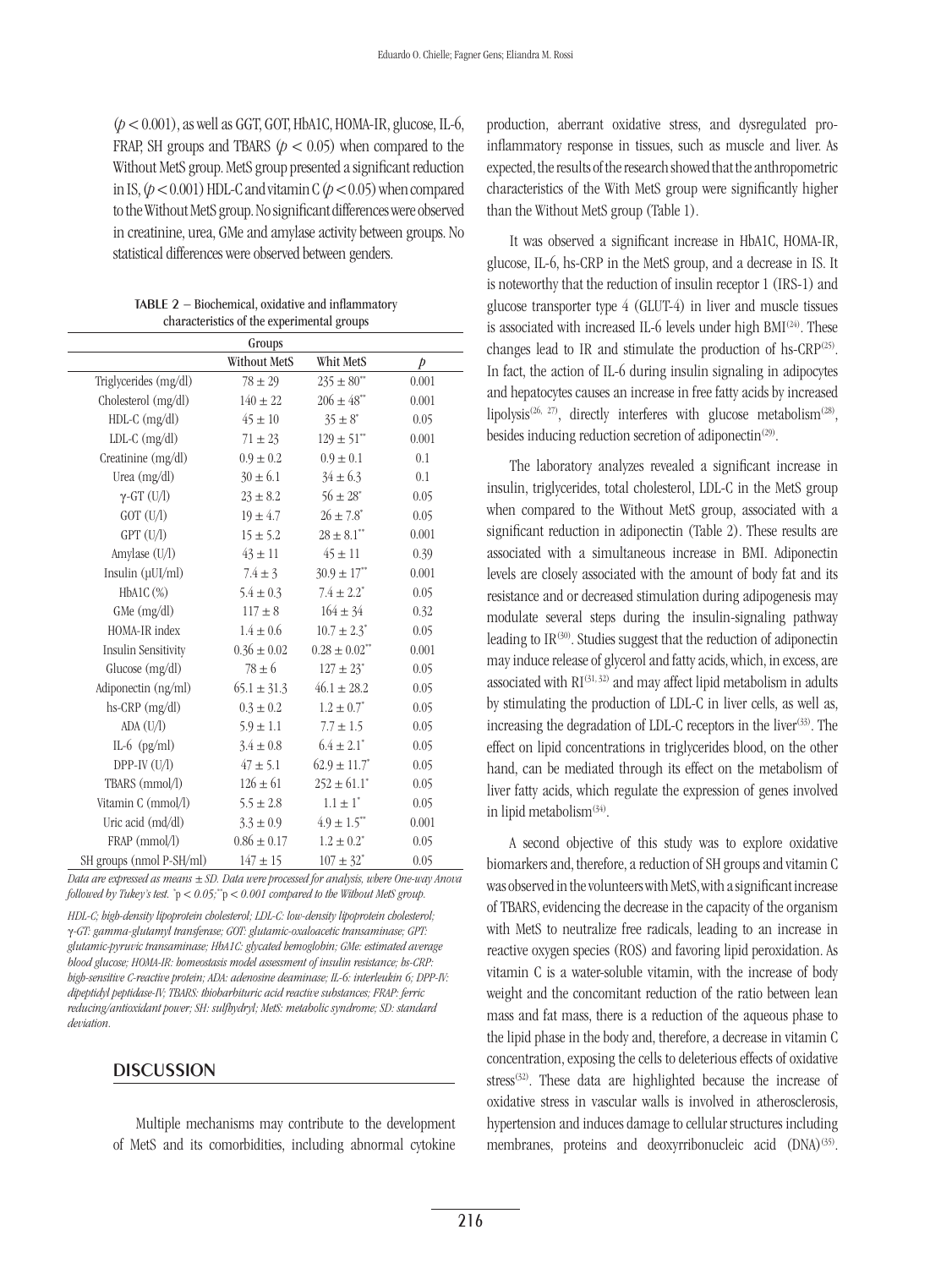Although it was observed an increase in the serum concentration of FRAP, we believe that this data does not represent an important and reliable antioxidant defense in MetS patients, since the increase of uric acid can interfere significantly in this result, since uric acid can chelate ions metals, such as iron, contributing to total antioxidant capacity<sup>(36)</sup>.

The results of this study reinforce the growing evidence of ADA and DPP-IV increase in patients with MetS when compared with patients without MetS. The increased ADA activity found in this study may be a contributing factor to insulin sensitivity in individuals with MetS, since a reduction in ADA levels reduces glucose transport in adipocytes and interferes with lipid hydrolysis<sup>(37)</sup>. At the same time, increased DPP-IV activity in individuals with MetS may substantially increase lipolytic activity in adipocytes. For this reason, the increase in serum DPP-IV and ADA activity in these patients could be related to the hyperinsulinemia present in MetS. As previously shown, insulin, glucose, HbA1C and HOMA-IR levels were significantly higher in individuals with MetS, suggesting an important role of ADA and DPP-IV activity in the development of IR in these individuals. In fact, studies have found an association between HbA1C and DPP-IV activity in diabetes *mellitus* type 2  $(DM2)^{(38)}$  and in obese individuals<sup>(39)</sup>.

These results may integrate new knowledge about possible interactions of inflammatory mediators and MetS helping on prevention of future chronic diseases and aggravation of MetS. The results presented here are of relevant clinical importance because, as demonstrated, the evaluation of the several components of MetS (adiposity, dyslipidemia and hypertension) and the biomarkers studied may have beneficial effects in the prevention of DM2, cardiovascular diseases and in the improvement of insulin sensitivity, since they reinforce the need to reduce weight and practice physical activity, confirming the need to develop and strengthen public health policies to prevent early-onset MetS and reduce its effects. However, further longitudinal studies that include assessment of lifestyle, ethnicity, and genetic characteristics of volunteers are needed to promote understanding of this disease and its associations in other populations.

This study emphasized that MetS may predispose significant changes in adipokines, inflammatory and oxidative markers. The combination of IL-6, us-CRP, ADA, DPP-IV, increased TBARS with reduction of vitamin C, SH groups and adiponenctin, favors the infiltration and activation of macrophages in adipose tissue, promote inflammation and compromise IS, therefore, it presents a critical role in the pathogenesis of MetS, development of RI, dyslipidemia and atherosclerosis.

These findings are particularly significant because they may assist in monitoring clinical changes and preventing future cardiometabolic events in individuals with MetS. The results may help determine the pathways involved in inflammation related to this condition and prevent the future development of DM2. These results may also be useful in the identification of inflammatory and oxidative markers that assist in monitoring and especially for obese and overweight individuals, thus preventing the development of MetS or helping the follow-up of patients who already have this disease.

# Acknowledgments

The authors are grateful to the UNOESC (SC), Brazil and to the Programa de Bolsas Universitárias de Santa Catarina (UNIEDU) for their support in this study. In addition, we thank all the volunteers who participated in this study.

# Conflict of interests

There are no conflicts of interest.

# resumo

*Introdução: A obesidade caracteriza-se pela deposição excessiva de gordura no tecido adiposo e está associada ao desenvolvimento de danos patológicos em vários processos metabólicos que estão relacionados com o estresse oxidativo e a inflamação. Objetivo: Avaliar os níveis de adiponectina, marcadores inflamatórios e marcadores oxidativos, com o objetivo de determinar um perfil de biomarcadores em adultos que influencie o risco metabólico de desenvolver síndrome metabólica (SMet). Métodos: Os grupos estudados incluíram 84 adultos (48 sem SMet e 36 com SMet). Parâmetros gerais e bioquímicos foram determinados. Níveis de adiponectina, marcadores inflamatórios [proteína C reativa ultrassensível (PCR-us), interleucina 6 (IL-6), adenosina deaminase (ADA), dipeptidil peptidase-IV (DPP-IV)] e marcadores oxidativos [*thiobarbituric acid reactive species *(TBARS),* sulfhydryl *(SH) grupos,*  total antioxidante capacity ferric *(FRAP) e vitamina C] também foram medidos. Resultados: O grupo com SMet apresentou aumento*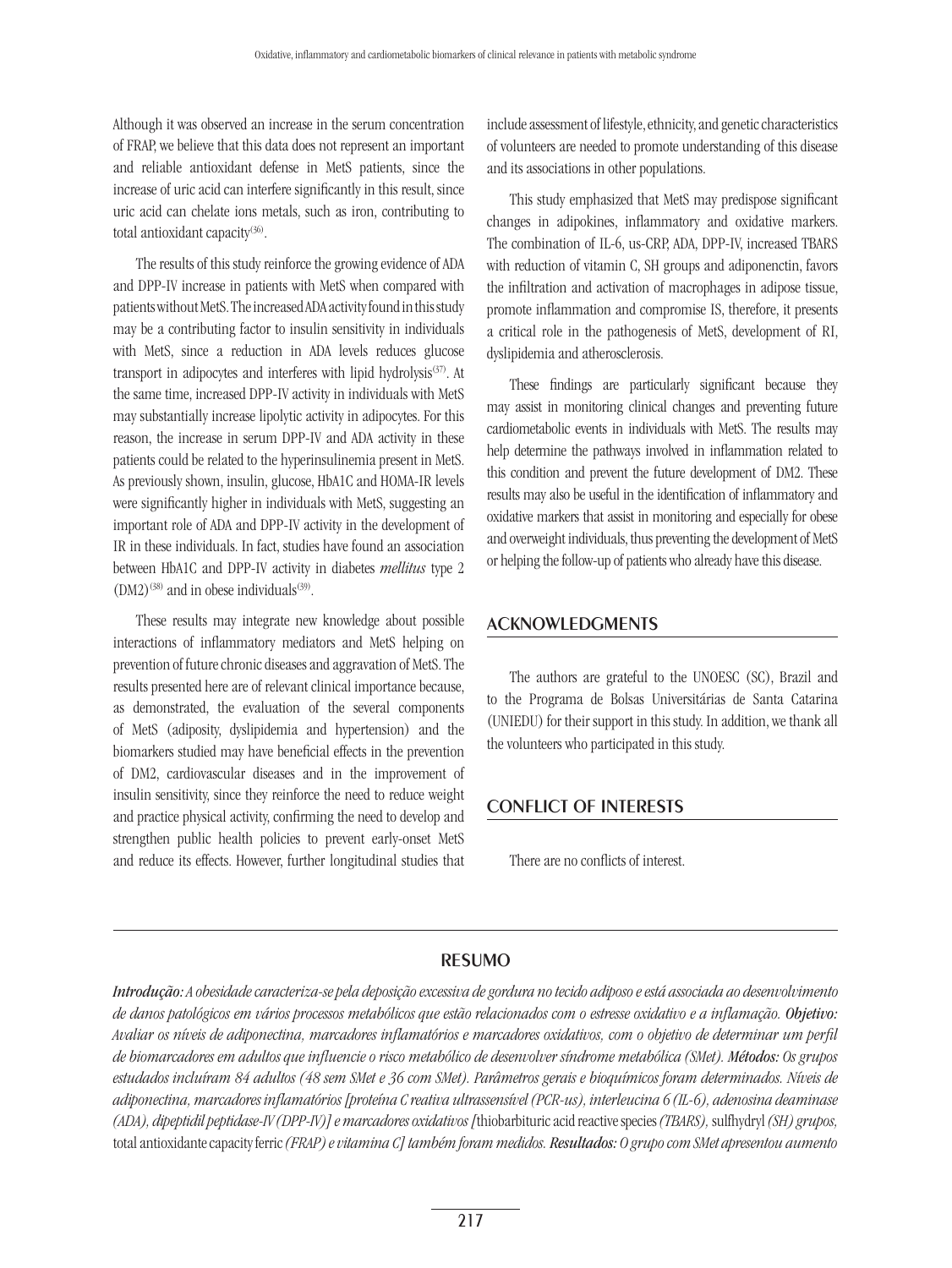*significativo de insulina, triglicerídeos, colesterol, colesterol da llipoproteína de baixa densidade (LDL-C), transaminase glutâmica pirúvica (TGP) e ácido úrico, bem como gamaglutamiltransferase (GGT), transaminase glutâmica oxalacética (TGO), hemoglobina glicada (HbA1C),* homeostasis model assessment of insulin resistance *(HOMA-IR), glicose, SH e TBARS, e redução significativa de sensibilidade insulínica (SI), lipoproteína de alta densidade (HDL-C) e vitamina C. Conclusão: A combinação de IL-6, PCR-us, ADA, DPP-IV e o aumento de TBARS, com a redução de vitamina C, grupos SH e adiponectina promovem inflamação e comprometem a sensibilidade à insulina, apresentando assim um papel ativo na patogênese da SMet. Esses achados são significativos porque podem auxiliar no monitoramento de alterações clínicas, na prevenção de futuros eventos cardiometabólicos em indivíduos com SMet e na identificação de marcadores inflamatórios e oxidativos que auxiliam no monitoramento e na prevenção da SMet.*

*Unitermos: resistência à insulina; obesidade; diabetes* mellitus*.*

# **REFERENCES**

1. Karalis KP, Giannogonas P, Kodela E, Koutmani Y, Zoumakis M, Teli T. Mechanisms of obesity and related pathology: linking immune responses to metabolic stress. FEBS J. 2009; 276: 5747-54.

2. Kuno M, Seki N, Tsujimoto S, et al. Anti-inflammatory activity of nonnucleoside adenosine deaminase inhibitor FR234938. Eur J Pharmacol. 2006; 534: 241-9.

3. Haskó G, Cronstein BN. Adenosine: na endogenous regulator of in nate immunity. Trends Immunol. 2004; 25: 33-9.

4. Khemka VK, Bagchi D, Ghosh A, et al. Raised serum adenosine deaminase level in non obese type 2 diabetes mellitus. ScientificWorldJournal. 2013; 2013: 404320.

5. Grundy SM, Brewer HB Jr, Cleeman JI, Smith SC Jr, Lenfant C; National Heart, Lung, and Blood Institute; American Heart Association. Definition of metabolic syndrome: report of the National Heart, Lung, and Blood Institute/American Heart Association conference on scientific issues related to definition. Arterioscler Thromb Vasc Biol. 2004; 24(2): e13-8.

6. Yazbeck R, Howarth GS, Abbott CA. Dipeptidyl peptidase inhibitors, an emerging drug class for inflammatory disease? Trends Pharmacol Sci. 2009; 30: 600-7.

7. Mentlein R. Dipeptidyl-peptidase IV (CD26) – role in the inactivation of regulatory peptides. Regul Pept. 1999; 85: 9-24.

8. Matteucci E, Giampietro O. Dipeptidyl peptidase-4 (CD26): knowing the function before inhibiting the enzyme. Curr Med Chem Rev. 2009; 16: 2943-51.

9. Stone JD, Chervin AS, Kranz DM. T-cell receptor binding affinities and kinetics: impact on T-cell activity and specificity. Immunology. 2009 Feb; 126(2): 165-76.

10. Deacon CF, Carr RD, Holst JJ. DPP-4 inhibitortherapy: new directions in the treatment of type 2 diabetes. Front Biosci. 2008; 13: 1780-94.

11. Espeland MA, Rejeski WJ, West DS; Action for Health in Diabetes Research Group. Intensive weight loss intervention in older individuals: results from the action for health in diabetes type 2 diabetes mellitus trial. J Am Geriatr Soc. 2013; 61: 912-22.

12. Furukawa S, Fujita T, Shimabukuro M, et al. Increased oxidative stress in obesity and its impact on metabolic syndrome. J Clin Invest. 2004; 114: 1752-61.

13. Hee Park K, Zaichenko L, Brinkoetter M, et al. Circulating irisin in relation to insulin resistance and the metabolic syndrome. J Clin Endocrinol Metab. 2013; 98: 4899-4907.

14. Higdon JV, Frei B. Obesity and oxidative stress: a direct link to CVD? Arterioscler Thromb Vasc Biol. 2003; 23: 365-7.

15. Gallagher D, Heymsfield SB, Heo M, Jebb SA, Murgatroyd PR, Sakamoto Y. Healthy percentage body fat ranges: an approach for developing guidelines based on body mass index. Am J Clin Nutr. 2000; 72(3): 694-701.

16. Chielle EO, Bonfanti G, de Bona KS, Moresco RN, Moretto MB. Adenosine deaminase, dipeptidyl peptidase-IV activities and lipidperoxidation are increased in the saliva of obese Young adult. Clin Chem Lab Med. 2015; 53(7): 1041-7.

17. Kang DR, Yadav D, Koh SB, Kim JY, Ahn SV. Impact of serum leptin to adiponectin ratio on regression of metabolic syndrome in high-risk individuals: the ARIRANG study. Yonsei Med J. 2017; 58(2): 339-46.

18. Lourie JA, Weiner JS. Practical human biology. London: Academic Press; 1981.

19. Friedewald WT, Levy RI, Fredrickson DS. Estimation of the concentration of low density lipoprotein cholesterol in plasma, without use of the preparative ultracentrifuge. Clin Chem. 1972; 499-502.

20. Nagatsu T, Hino H, Fuyamada H, Hayakawa T, Sakakibara S. New chromogenic substrates for X prolyldipeptidyl-aminopeptidase. Anal Biochem. 1976; 74(2): 466-76.

21. Lapenna D, Ciofani G, Pierdomenico SD, Giamberardino MA, Cuccurullo F. Reaction conditions affecting the relationship between thiobarbituric acid reactivity and lipid peroxides in human plasma. Free Radic Biol Med. 2001; 31: 331-5.

22. Boyne AF, Ellman GL. A methodology for analysis of tissue sulfhydryl componentes. Anal Biochem. 1972; 46: 639-53.

23. Singh N, Bhardwaj P, Pandey RM, Saraya A. Oxidative stress and antioxidant capacity in patients with chronic pancreatitis with and without diabetes mellitus. Indian J Gastroenterol. 2012; 31(5): 226-31.

24. Senn JJ, Klover PJ, Nowak IA, Mooney RA. Interleukin-6 induces cellular insulin resistance in hepatocytes. Diabetes. 2002; 51: 3391-9.

25. Jones SA, Horiuchi S, Topley N, Yamamoto N, Fuller GM. The soluble interleukin 6 receptor: mechanisms of production and implications in disease. FASEB J. 2001; 15: 43-58.